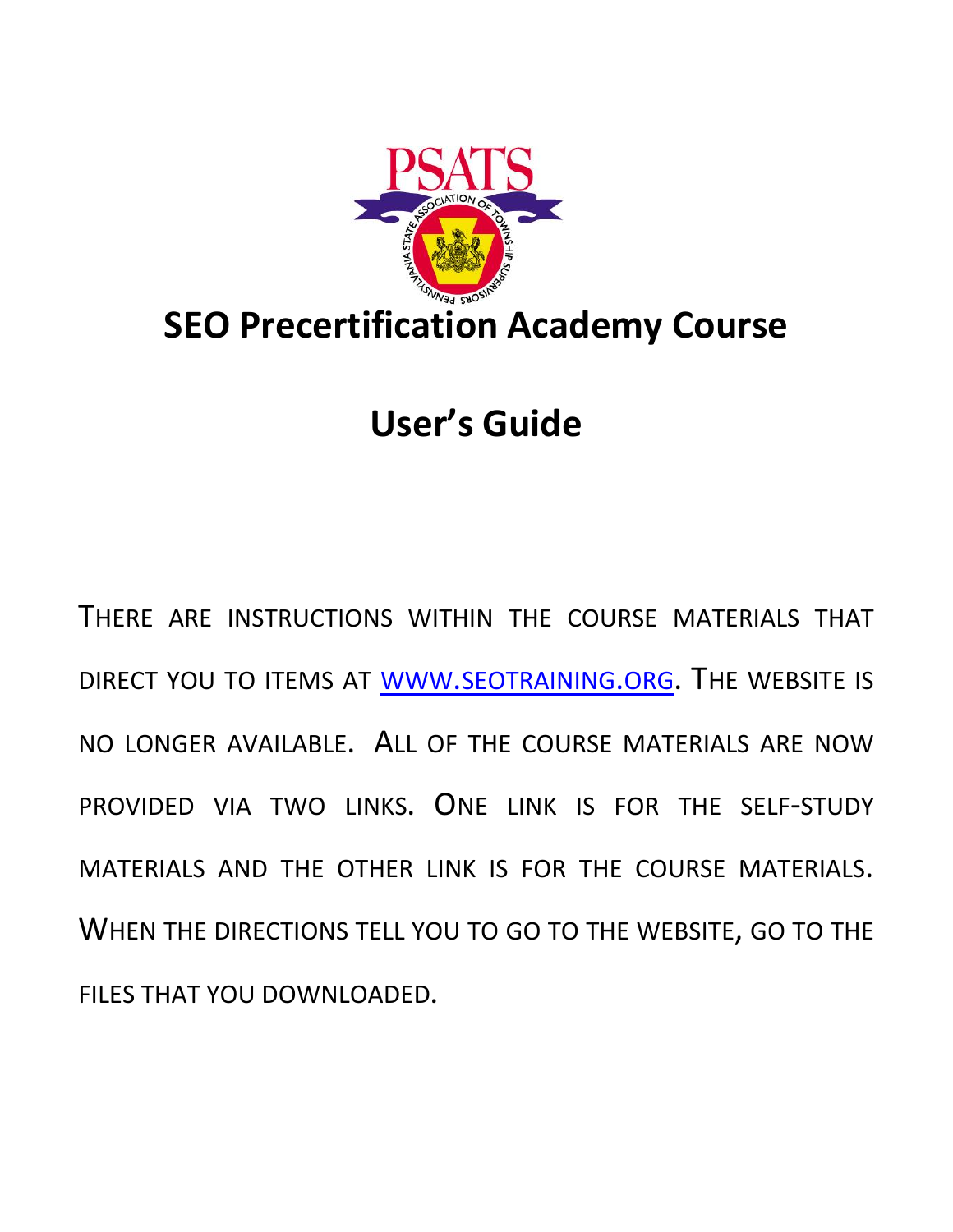# **PSATS SEO Precertification Academy**

This user's guide is to help candidates through the process of completing the self-study materials and preparing for the classroom portion of the PSATS Sewage Enforcement Officers (SEOs) Precertification Academy. The Academy is divided into the Orientation Course and the Academy Course.

# **After you registered, you will receive an email with:**

(1) Link to Down Load Files: **SEO Academy Orientation and Self-Study Material** *(You do not need to print these files. These are to be done prior to attending the academy)*

(2) Link for the Videos:

#### · **Down the Drain Video:**

- · **"The Care and Feeding of Your Septic Tank"** (viewed in Chapter O-1)
- · **"Onlot System Components"** (viewed in Chapter O-2)
- · **"On-Site Testing"** three videos: Slope, Soil Test Profile, Percolation Test (viewed in Chapter O-3)
- · **"Final Inspection"** resource to view prior to attending the Academy

(3) Link for the Course Materials: **SEO Academy Classroom Files**

*(You must print these materials or bring a computer to display the workbook. Hardcopy workbooks will not be provided at the course.*

## **PSATS SEO Precertification Academy Information**

The Orientation course is delivered through self-study. Candidates will work through the course content independently and complete self-guided and self-graded tests to check their understanding of the content. The Academy course is delivered through self-study and classroom course work. **All self-study content must be completed prior to attending the Academy course.**

**The Precertification Academy course will cover the following topics:** 

- Description of an onlot sewage system
- Historical context of Act 537
- Managing onlot sewage systems
- Protecting public health
- Pennsylvania Code Title 25, Chapters 71, 72, and 73

#### **Academy Self-Study Content**

- Orientation Course (self-study delivery)
- Planning (self-study and classroom delivery)
- Reimbursement (self-study delivery)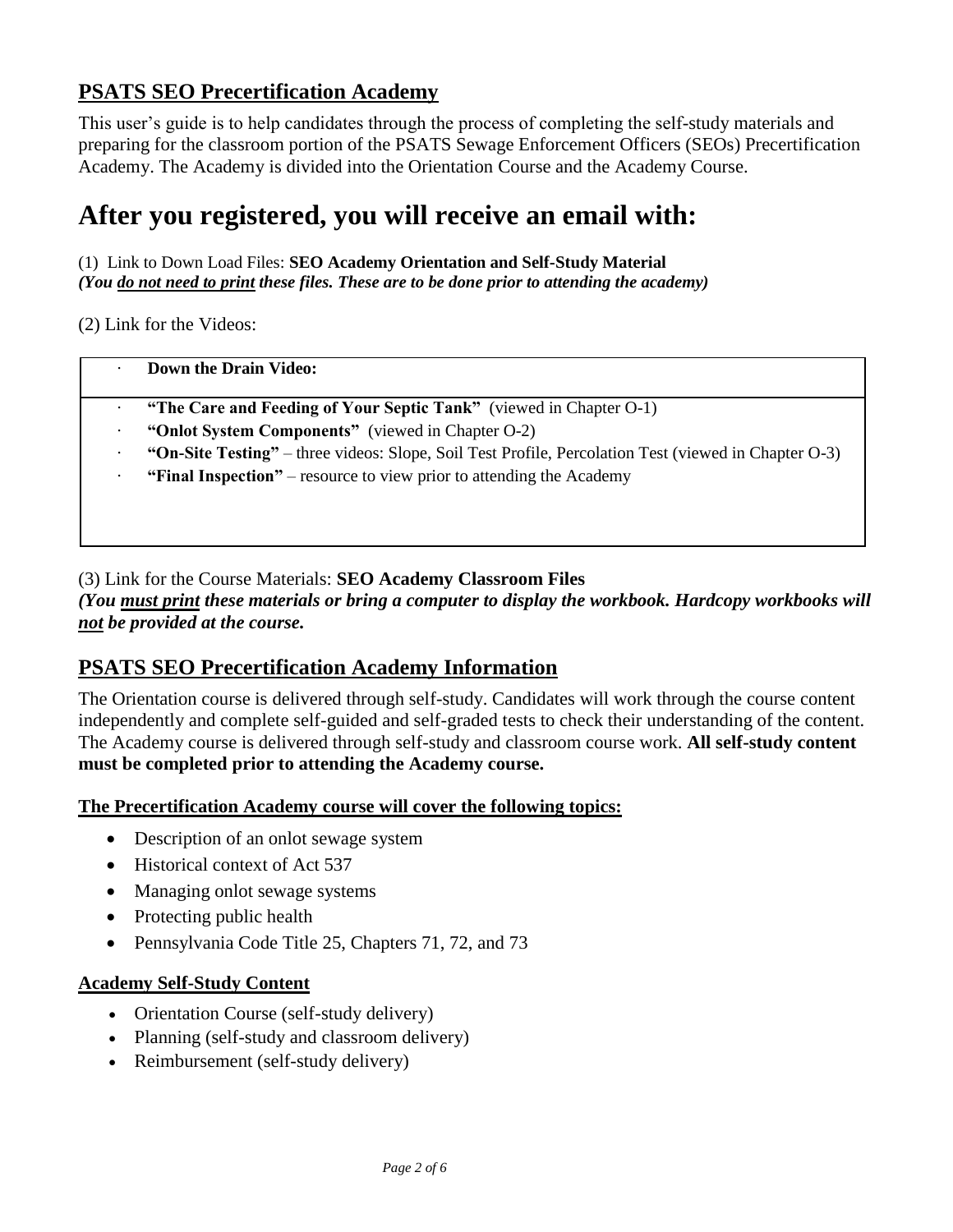#### **Academy Classroom Content and Schedule:**

The Academy course will review Pa. Code Title 25, Chapters 71, 72, and 73, dealing with onlot sewage systems. The academy will focus on teaching the skills necessary to be an SEO for a local agency. It will provide the opportunity to practice the skills that are being taught through scenarios and practice problems. The last day of the course will provide a question and answer session.

### **Monday**

7:30 AM – Registration

8 AM – Overview, Slope, Isolation Distances, Soil Probe Evaluation, Soil Survey Map, Daily Flow

5:30 PM – Adjourn

\* Lunch provided on site

#### **Tuesday**

8 AM – Percolation, System Design & Selection, Building Sewer, Tank Size

5:30 PM – Adjourn

\* Lunch provided on site

#### **Wednesday**

8 AM – Distribution Methods, Absorption Area, Permit Application Review, Inspection Stage, Final Inspection

5:30 PM – Adjourn

\* Lunch provided on site

#### **Thursday**

8 AM – Planning (Classroom content), Administrative, Malfunctions

5:30 PM – Adjourn

\* Lunch provided on site

#### **Friday**

Breakfast is provided on site 8 AM – Malfunctions cont., Question and Answer Session  $11:30$  AM – Adjourn

# **Preparation**

Course materials will be provided via website links in your registration confirmation email. Course materials for both the Orientation and Academy course will be provided in electronic format. Be prepared to spend approximately 16-20 hours taking the Orientation course and the Academy course self-study materials. The classroom course materials will be provided via a website link after you register for the academy. **You must print these materials or bring a computer to display the workbook. Hardcopy workbooks will not be provided at the course.**

#### **Orientation Course**

- To successfully complete the Orientation course, you must review the Orientation course materials. The Orientation should take approximately six to eight hours to complete.
- There is a self-guided and self-graded test to check your understanding of the course content. The questions are to help you prepare for the academy and the certification exam.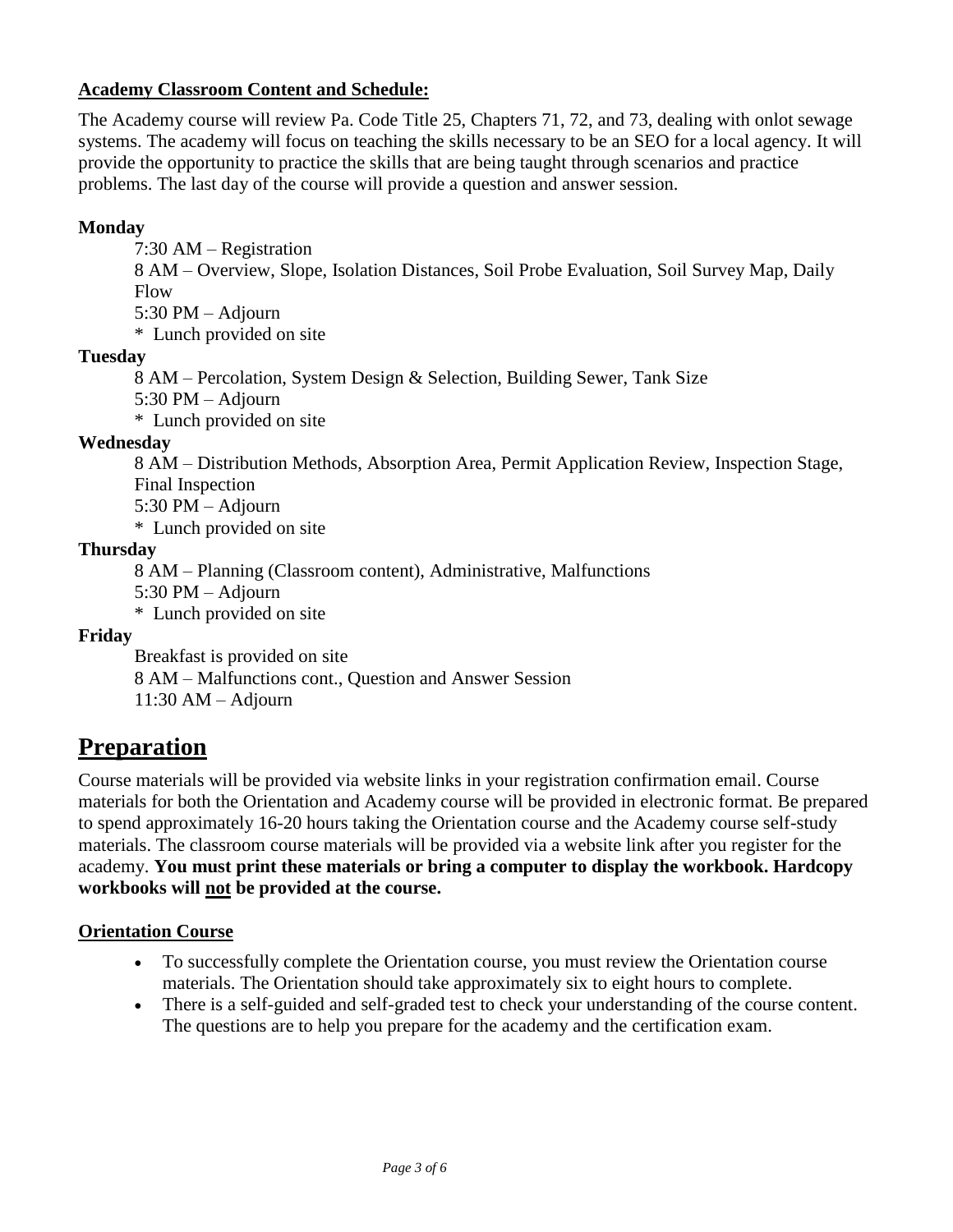#### **Academy Self-Study**

The Planning section has self-study materials to complete prior to attending the Academy course. The classroom portion will be taught on the fourth day of the academy. The Planning section should take approximately seven to eight hours to complete. There is a self-guided and self-graded test to check your understanding of the course content.

> It is important to do the planning self-study, as you could score 94 percent on the certification exam and fail the exam. You must score 70 percent on the whole exam and 50 percent on each section of the exam. Of the 10 planning questions on the exam, you must correctly answer 5 of them. It may also be helpful to review the classroom planning chapter found in the Academy Course Download link, under Academy Workbook Chapter 20.

• Reimbursement is strictly self-study. There is a self-guided and self-graded test to check your understanding of the course content. There is no formal classroom content taught for this topic. Bring questions about reimbursement to the question and answer session on the last day of the academy.

#### **Academy Classroom**

- **Print out the classroom chapters or bring a computer with the electronic files to class.** (these documents can be accessed by clicking the link for Academy Course files in the confirmation email that you received.
	- o The Planning #613 Chapter 9 is found in the Academy Course Files under Chapter 20. This chapter will be provided in hardcopy at the course. This is the last chapter in the planning materials that is covered in the classroom.
	- o The Jones permit is referenced in the materials and will be provided in class.
- Review Homework B. To complete this homework exercise, you must have access to the internet. You will not be tested on the process to create a soil map using the Web Soil Survey. This content is being provided as a resource to use when preparing for onsite testing.
- Review the classroom chapters.

**NOTE: You must print the Academy Course Files, or bring a computer to display the workbook files. Hardcopy workbooks will not be provided at the course.**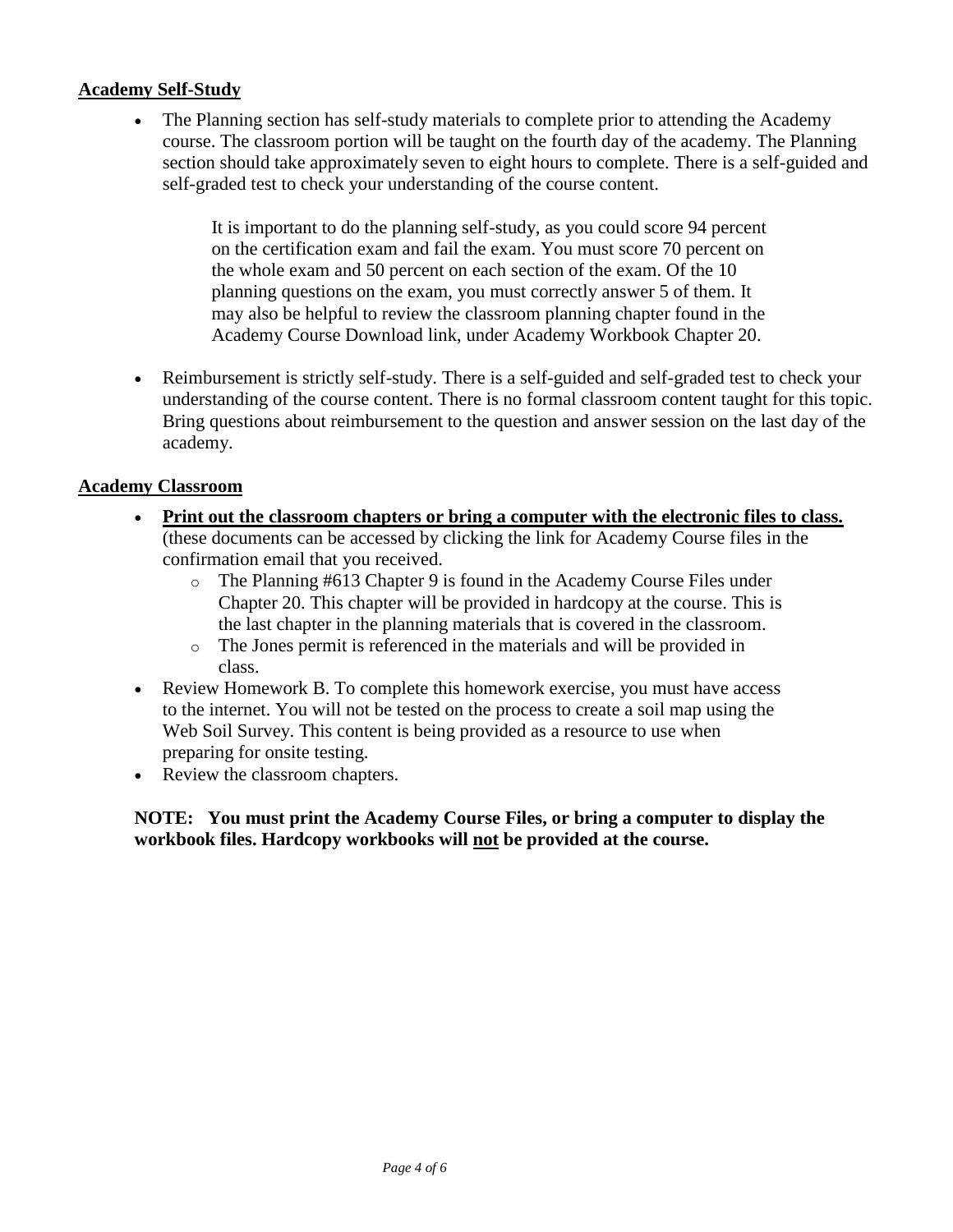# **SEO Certification Exam**

Candidates must register with the SEO Certification Board to sit for the SEO Certification Exam. To obtain information on exam dates and locations and to register for the exam, you must contact the certification board directly.

There are deadlines to register for the exam. You must register at least 30 days prior to the exam. For more questions about the SEO Exam, contact the SEO Certification Board.

Rachel Carson State Office Building Bureau of Point and Non-Point Source Management PO Box 8774 Harrisburg, PA 17105-8774 Phone: 717.772.2186 Fax: 717.772.5156 Email [RA-seotrng@pa.gov](mailto:jvollero@pa.gov) Email [kszwajkows@pa.gov.](mailto:kszwajkows@pa.gov) Exam Dates: [SEO Examination Announcement](http://www.dep.pa.gov/PublicParticipation/AdvisoryCommittees/WaterAdvisory/SEO/Pages/default.aspx) This page has the exam dates. Exam Registration Form: [Exam Registration Form](http://www.elibrary.dep.state.pa.us/dsweb/View/Collection-13006)

## **PROCESS TO TAKE THE ORIENTATION COURSE AND SELF-STUDY CHAPTERS**

• *To complete the Orientation course and self-study chapters, you will need a computer, and the ability to view movies provided to you via links.*

#### **INSTRUCTIONS TO COMPLETE SELF-STUDY COURSE WORK**

To complete the Orientation self-study course materials, you should take the following steps:

#### 1) **Open the Orientation workbook.**

It is suggested that you print out the workbook prior to starting the Orientation. The workbook and self-study guide were designed to be viewed together at the same time. Within these two files, you will be given directions to go back and forth between the self-study and the workbook. The self-study guide presents the course content, and the workbook contains activities and exercises to complete and places for taking notes.

The opening pages of each chapter in the workbook feature checklists to help you organize your work. In addition to an estimated time for completing the chapter, you'll see a list of the resources needed to successfully complete the course work and a checklist of the activities that should be completed for each chapter.

#### 2) **Open the Orientation self-study guide as directed in the beginning of the workbook.**

It is recommended that the self-study guide be opened on your computer. This document does not need to be printed, but you are welcome to do so if you prefer that format.